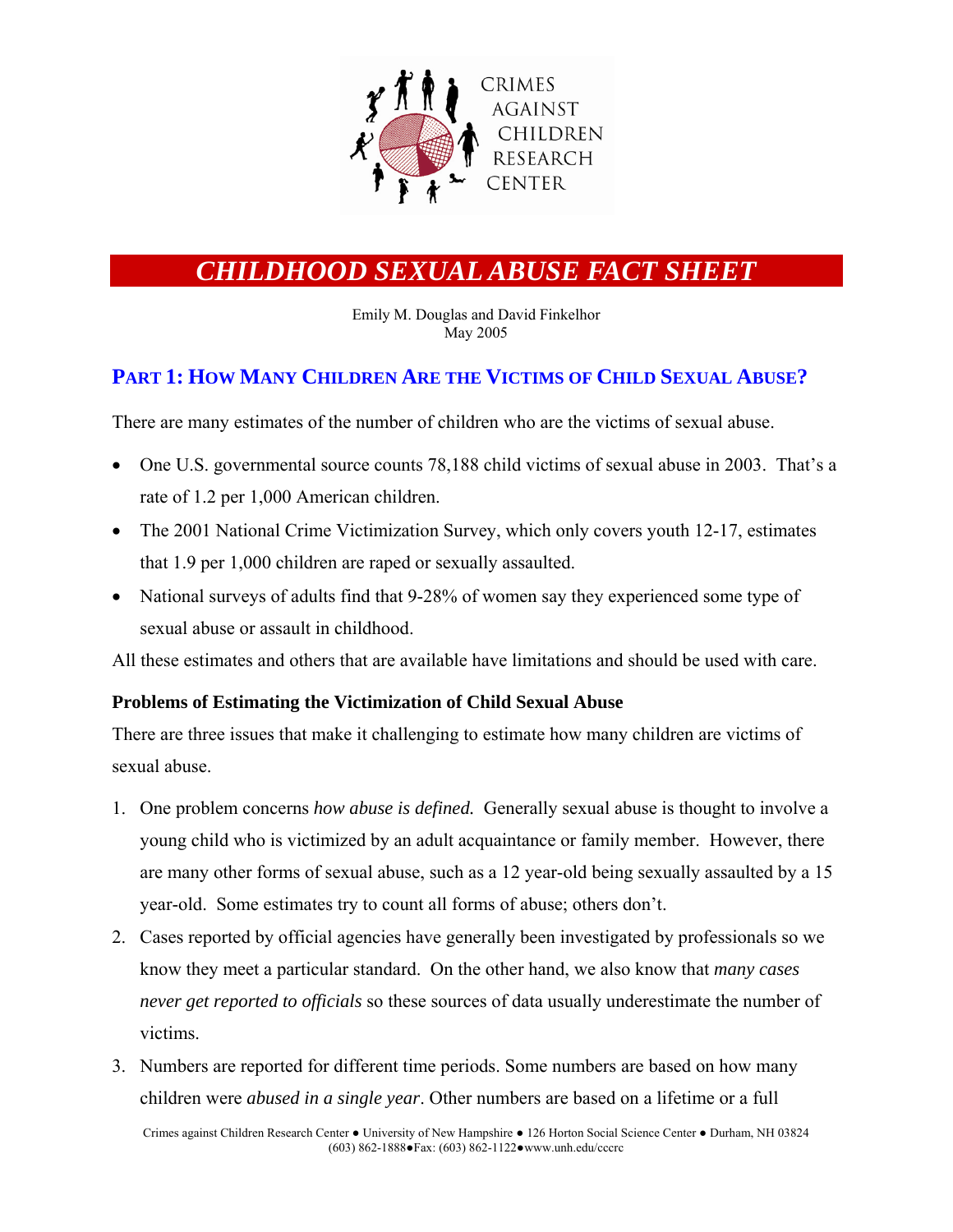

childhood, such as what percentage of all children were *ever* abused. A problem with adults reporting about their childhood is that it reflects the rate of abuse at sometime in the past, but not necessarily the current rate.

### **What Does the Research Tell Us?**

Three types of data sources are used to estimate prevalence of child sexual abuse: (a) one-year prevalence rates using information from officials (i.e., child welfare agencies), (b) oneyear prevalence rates using information from children themselves, and (c) lifetime or fullchildhood prevalence rates using information from children or adults

*"Official" Data Sources.* Many of the most trusted estimates of child sexual abuse come from "official" sources—this usually includes the child welfare and legal systems. The estimate of 78,188 children sexually abused in 2003 is based on a national aggregation of cases that were investigated and substantiated by state child protection agencies. That number equals 1.2 children per 1,000 U.S. children[1]. A very thorough 1993 study that tried to count cases known to other professionals in addition to child protection authorities found that 217,700 children were sexually abused in that year[2]. These estimates encompass abuse by family members and caretakers, but exclude a lot of abuse and assault committed by acquaintances and strangers.

It is also possible to make a crude calculation about the number of child sexual abuse and assault victims known to police. Based on cases that are known to law enforcement agencies in 18 States, approximately 225,000 sex crimes against children were reported to the police nationwide in 2001[3].

*One-year incidence rates from survey data.* There are widely varying estimates of oneyear incidence rates of victimization. The National Studies of Missing, Abducted, Runaway and Thrownaway Children (NISMART-2)[4], with a specific Congressional mandate to make a count of sexual offenses against children, estimated that 320,400 children had experienced a sexual assault or other sexual offense in 1999. This is an annual rate of 4.6 per 1,000 children. This rate is higher than another government study, the National Crime Victimization Survey, which only covers youth 12-17, but estimates the rate as 1.9 per 1,000[5]. On the other hand, a national telephone survey of a broad range of victimizations of children aged 2-17 estimated a sexual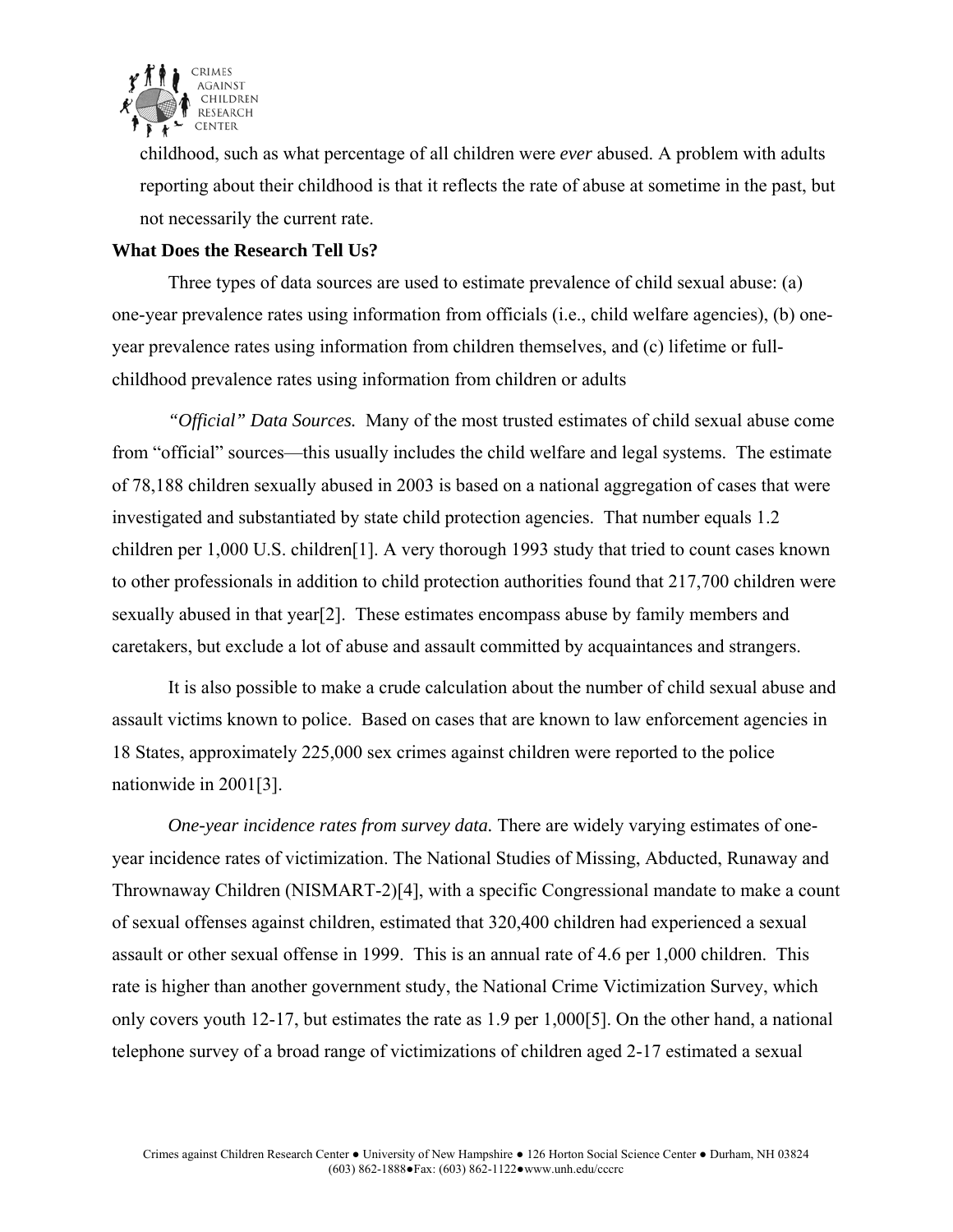

assault rate nearly 7 times that of the NISMART-2 (32 per 1000 or over 2 million children for 2002).

 For the time being, the NISMART estimate may be the most methodologically sound. It has a larger sample and more detailed questions than other studies. But the NISMART estimate may also be an undercount.

*Lifetime estimates.* The studies about sexual abuse that have received the most attention are the ones that have estimated "lifetime" prevalence rates. In these studies, adolescents or adults are asked whether or not they were *ever* the victim of childhood sexual abuse or assault. The results of these studies vary considerably.

Researchers using national samples of adolescents or women have found low-end estimates of lifetime sexual abuse that range from 3% to 9%[6-8]. Higher estimates of victimization have included 24% to 32% of adult women who reported sexual abuse during their childhood[9-11].

Finally, a meta-analysis of 22 American-based studies, those done with national samples as well as local or regional representative samples, suggested that 30-40% of girls and 13% of boys experience sexual abuse during childhood[12]. An international meta-analysis of 169 studies found that lifetime prevalence rates of sexual abuse for females is 25% and for males is 8%. This same study found that rates for North America range from 15-22%[13].

### **Conclusions**

 **The U.S. Department of Health & Human Services reports that 88,656 children, or 1.2 per 1,000 children, were sexually abused in 2002.** 

#### *Strength*

− This estimate is based on cases investigated and evaluated by professional investigators.

### *Limitations of this estimate:*

- This count only represents cases known to and confirmed by child protection authorities.
- This count excludes most cases in which the perpetrator is not a family member or caretaker.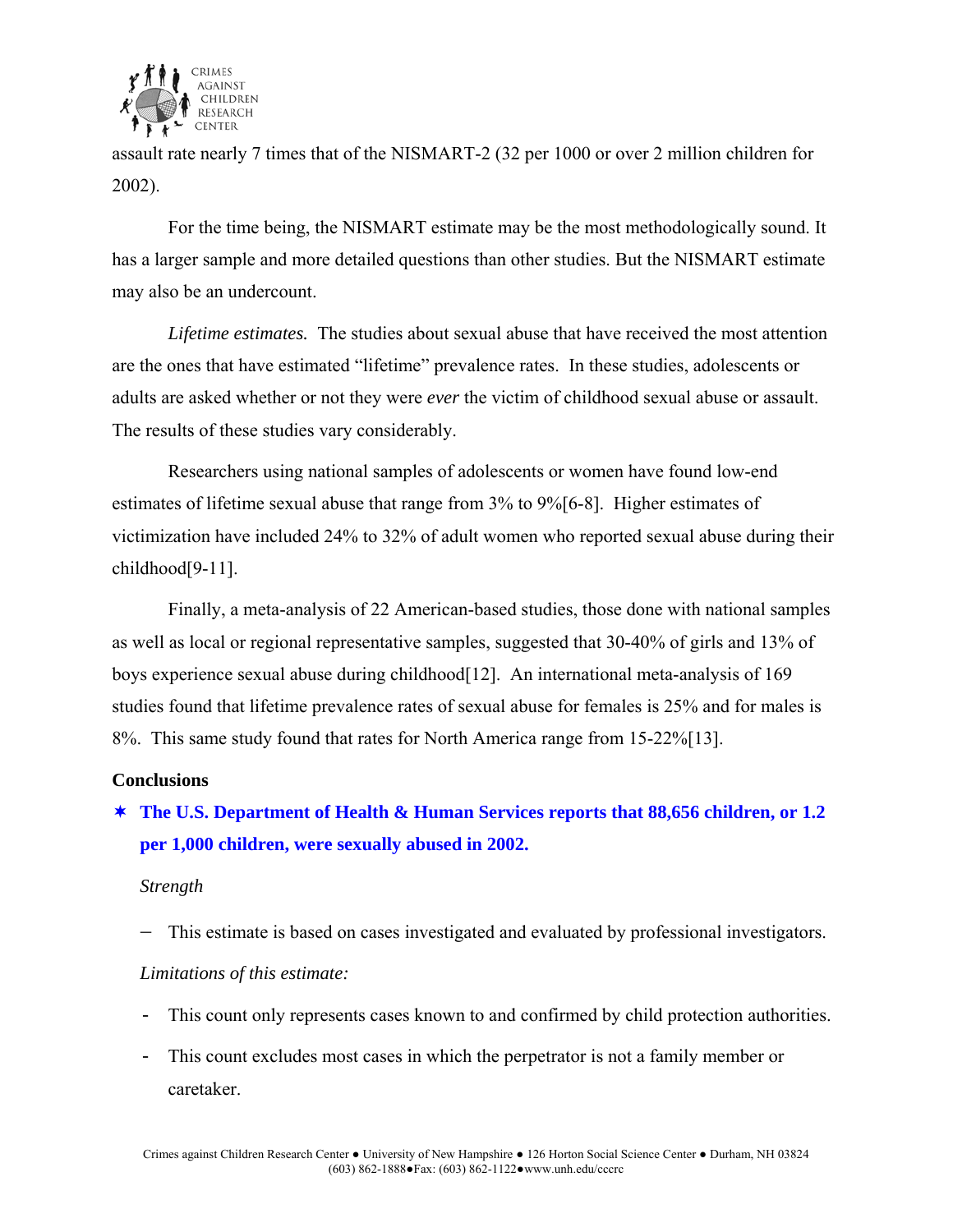

- This count excludes cases not reported to authorities.

# **A national survey of youth and caretakers suggested that about 4.6 children per 1,000, or 320,400 children were sexually abused or assaulted in a recent year.**

### *Strength*

− These are estimates from recent years and include many cases unknown to authorities.

#### *Limitations of this estimate:*

- This estimate only includes cases that youth or families were willing to disclose to interviewers.
- No independent verification or investigation was made to confirm that these reports were accurate or met some clear criterion for sexual assault or abuse.
- These estimates could vary considerably depending on what different kinds of sex offenses are being counted.

## **National surveys of adults suggest that between 9-32% of women and 5-10% of men report that they were victims of sexual abuse and/or assault during their childhood.**

### *Strength*

− These are estimates directly from victims at a later vantage point, when shame or fears about the consequences of disclosure may be less inhibiting.

### *Limitations of this estimate:*

- This estimate only includes cases youth or families were willing to disclose to interviewers.
- No independent verification or investigation was made to confirm that these reports are accurate or met some clear criterion for sexual assault or abuse.
- These estimates could vary considerably depending on what different kinds of sex offenses are being counted.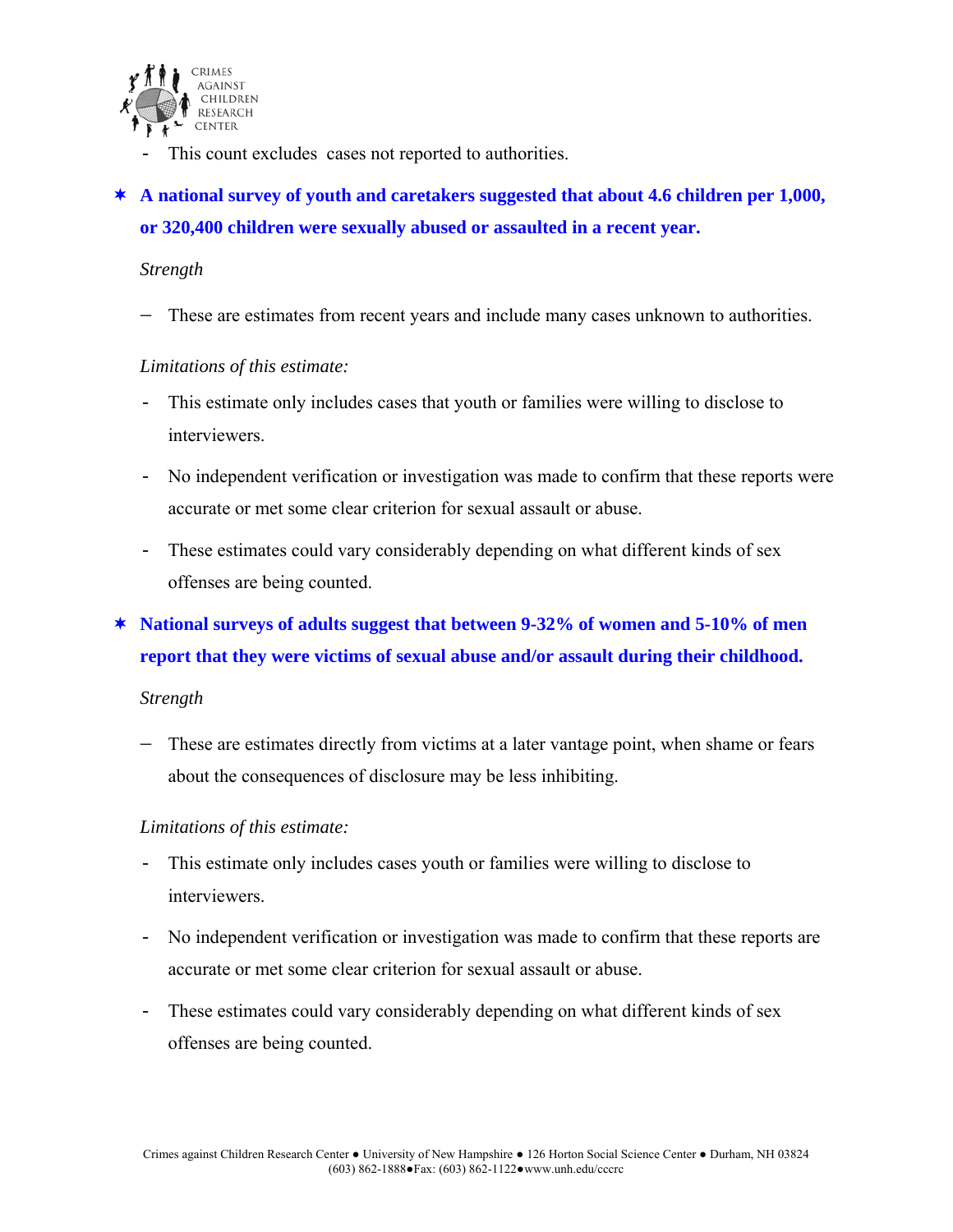

- The numbers from these studies apply to persons who grew up in previous generations, and may not apply to the current generation of children. Trend information suggests that sexual abuse and sexual assault have declined by a considerable amount in recent years, so these estimates may be obsolete. [14, 15]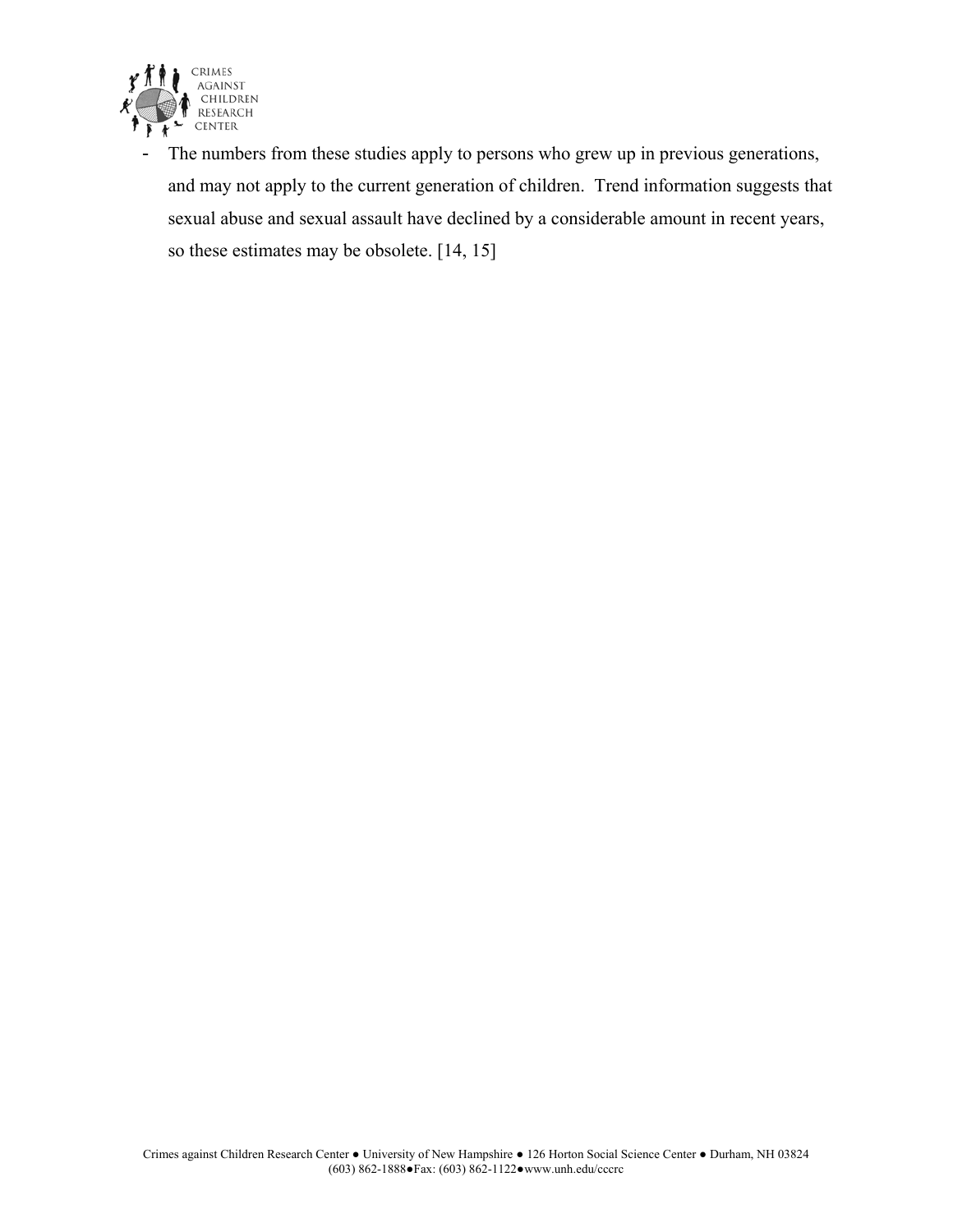

### **PART 2: WHO ARE THE VICTIMS OF CHILD SEXUAL ABUSE?**

While it is impossible to create a profile of children who will be sexually abused, it is possible to describe characteristics that are more common among victims.

### **Demographic Characteristics**

*Gender.* It is well known that many more girls than boys are the victims of sexual abuse. This statistic is confirmed regardless of the information that is used. Across different types of research—all reliable studies conclude that girls experience more sexual abuse than do boys. Studies have found that the percent of victims who are female range from 78% to 89% [16].

*Age.* There is some discrepancy in the available data about whether teenagers are at higher risk or whether the risk is more uniformly distributed. Some data from both agency cases [1, 3] and adult retrospective reports [12] show a relatively uniform risk for children after age 3. Other studies find that older children are more likely to be abused[17]; one study found that over half of the children who were sexually victimized were between 15-17 years old[4]. One national study that uses information from law enforcement agencies found that 14% of sexual assault victims are ages 0-5, 20% are ages 6-11 and 33% are ages 12-17[16]. In the absence of complete agreement on this issue, it is probably best to say that the risk continues across the spectrum of childhood, with teens at possibly higher risk.

*Race.* The findings about race are also inconclusive. Several national studies have found that black and white children experienced near-equal levels of sexual abuse [2, 4]. Other studies, however, have found that found that both blacks and Latinos have an increased risk for sexual victimization[6, 18].

### **Family Characteristics**

Some studies have found more sexual assault and sexual abuse among children from lower income backgrounds [3,4]. Among cases coming to the attention of authorities, however, sexual abuse is less related to low income than other forms of child maltreatment. Studies have also found that sexual abuse to be associated with other family problems, for example, parental alcoholism, parental rejection, and parental marital conflict[11].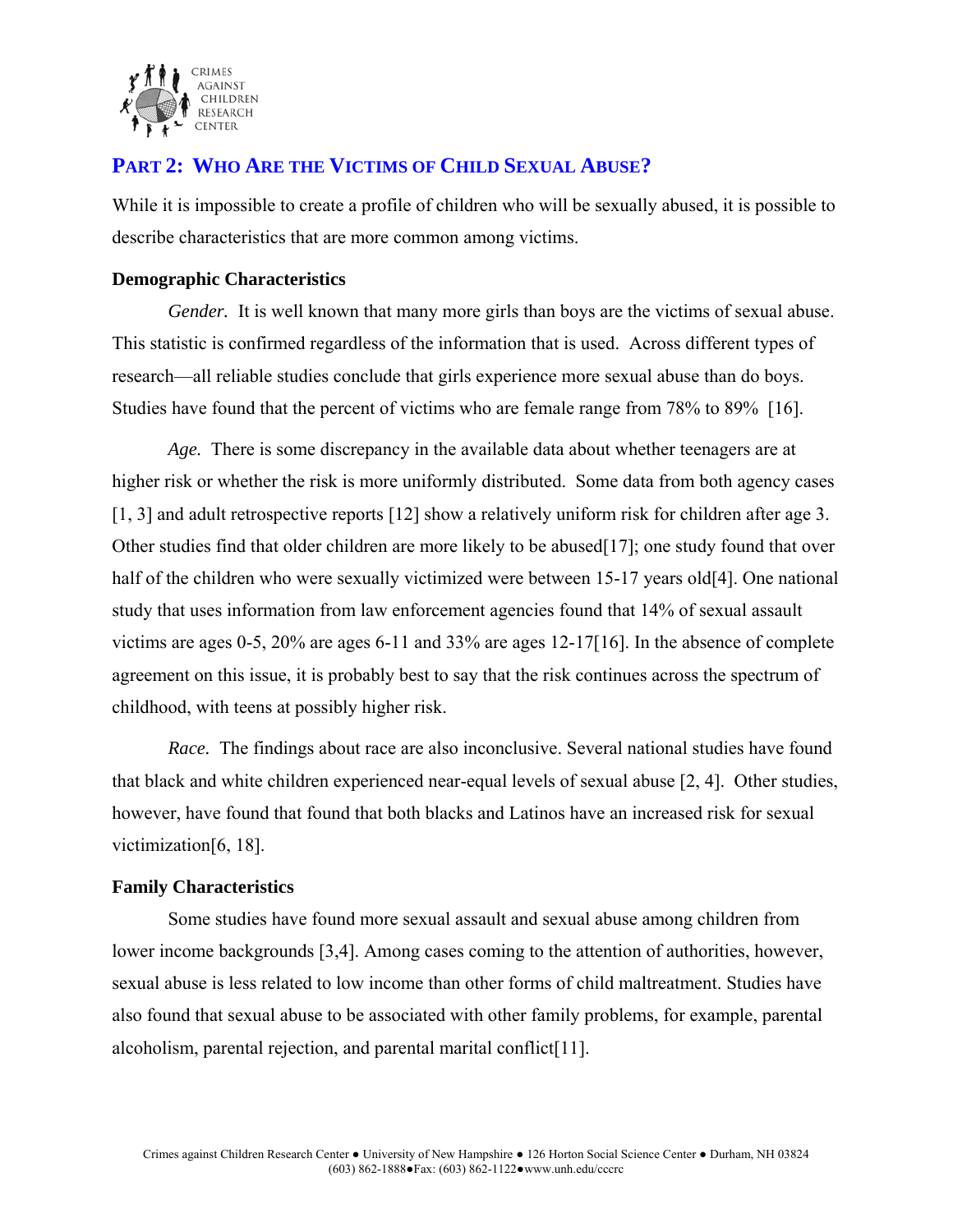

### **Other Types of Victimization**

Children who experience other forms of victimization are more likely to be the target of sexual victimization [4,7].

#### **Conclusion**

Although there are some discrepancies about the conclusions of victim characteristics, some general statements can be made.

- **Females are more at-risk than males.**
- **Children from lower-income families are more at-risk.**
- **Children who are victims of other forms of crime, violence and abuse are more at-risk.**
- **There are discrepancies about the risk factor of age. Some studies find no difference among age groups; others find that older children are more at-risk. There are no studies that suggest that very young children are most at risk.**
- **There are discrepancies about the risk factor of race. Some studies find no difference among race. Others find that minorities are more at risk than whites.**
- *Limitations*:
	- − Conclusions about this will vary by data source. Estimates from child welfare sources will likely have information about younger children. Estimates from law enforcement agencies will be more comprehensive, but will only include those cases reported to the police.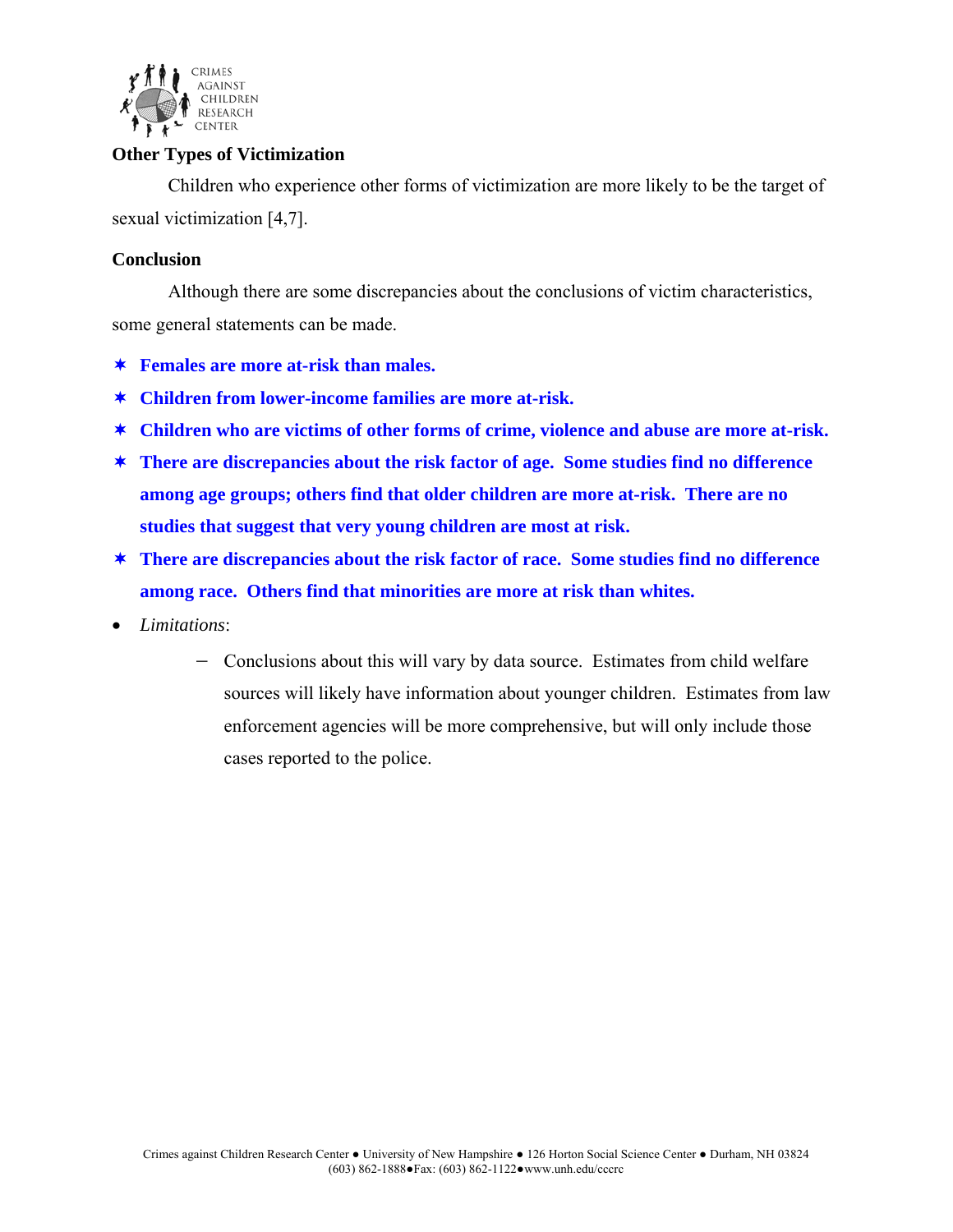

### **PART 3: WHO ARE THE PERPETRATORS OF CHILD SEXUAL ABUSE?**

 Just as it is difficult to create a simple profile of who will become victims of sexual abuse, it is equally difficult to create a profile of who will perpetrate sexual crimes against minors.

### **Gender**

 The perpetrators of sexual abuse are overwhelmingly male. Studies using the law enforcement as well as victim self-report data found that more than 90% of the perpetrators of sexual offenses against minors were male[15, 16].

### **Age**

Juveniles themselves commit a considerable proportion of sexual offenses against children, with estimates indicating about a third (ranging from 29-41%) are juveniles [5, 7, 17]. Among adult perpetrators, young adults, under the age of 30, are overrepresented.

### **Relationship to Victim**

 Acquaintances and family members commit most sexual abuse and assault. Several studies agree that approximately half of offenders are acquaintances [9,12,17]. The studies differ more about the percentage who are family members, the range going from 14% to 47% [7, 10, 15]. A good approximation is that family members constitute a quarter to a third of offenders. Strangers make up the smallest group of perpetrators ranging from 7% to 25% [4, 6, 16-18].

### **Conclusion**

- **Men perpetrate most sexual abuse and sex crimes.**
- **Sex offenders against children tend to be juveniles or young adults under the age of 30.**
- **Most sexual abuse and sex crimes are committed by people who know the victims. Acquaintances are most often the perpetrators, followed by family members and then strangers.**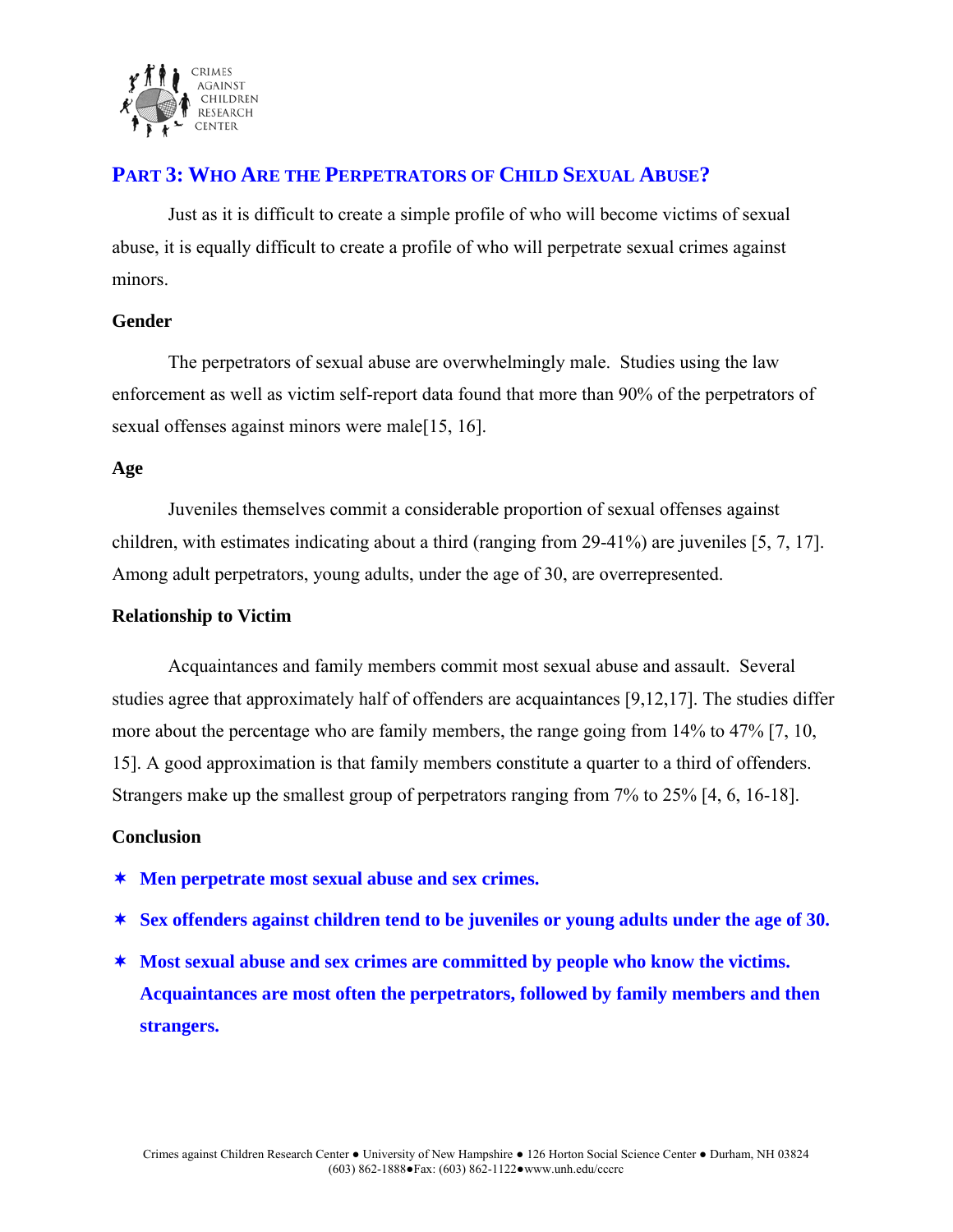

- *Limitation:*
	- Conclusions about offenders will vary based on the data source. Cases from child protection agencies are more likely to contain familial perpetrators. Law enforcement information is more likely be more inclusive, but will only contain information on cases that were reported to the police.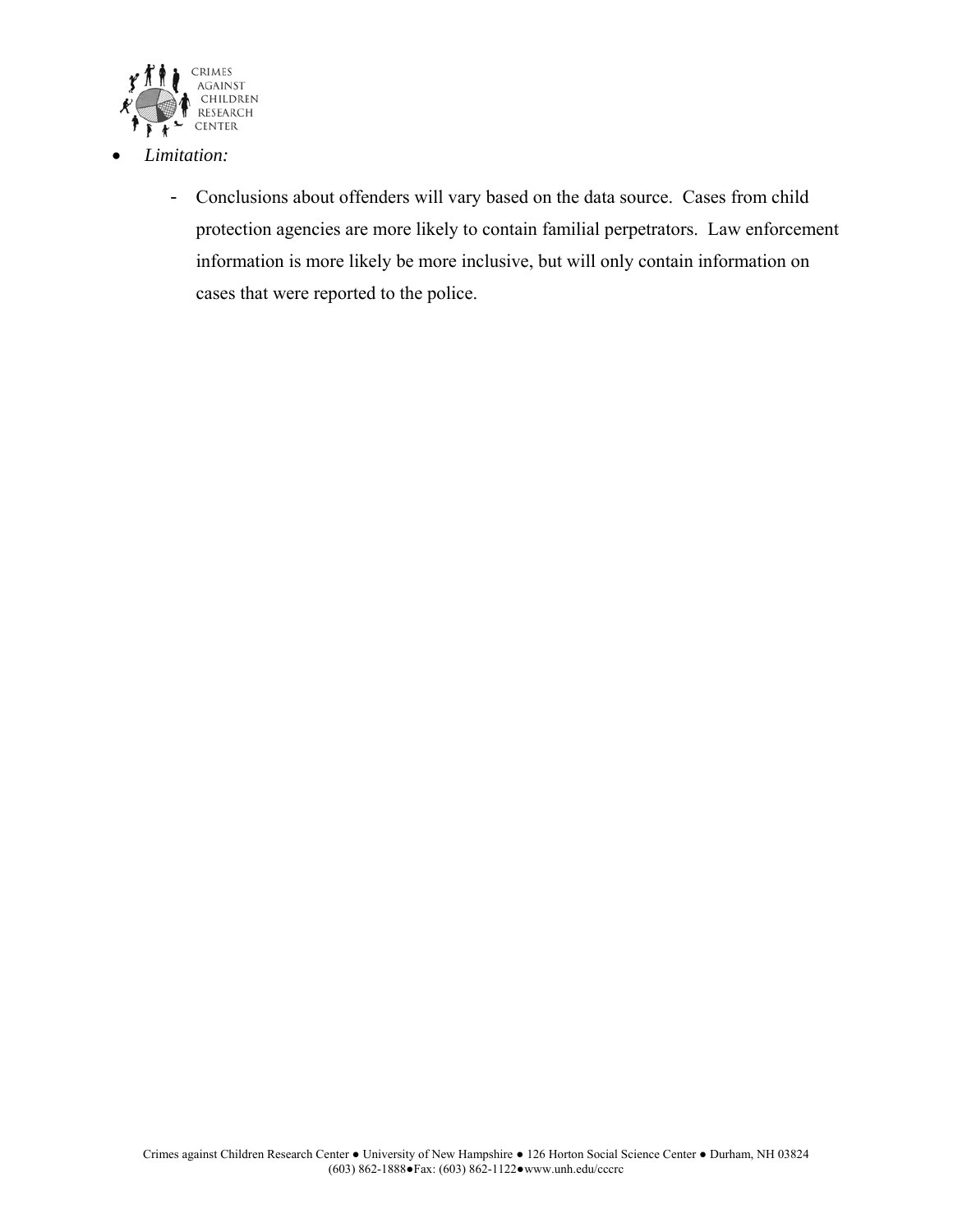

### References

- 1. United States Administration for Children & Families, *Child Maltreatment 2003: Reports from the States to the National Child Abuse and Neglect Data Systems - National statistics on child abuse and neglect*. 2005.
- 2. Sedlak, A.J. and D.D. Broadhurst, *Executive summary of the third national incidence study of child abuse and neglect*. 1996, U.S. Department of Health and Human Services, Administration for Children and Families, Administration on Children, Youth and Families, National Center on Child Abuse and Neglect: Washington, D.C.
- 3. National Incidence-Based Reporting System, *Statistic calculated by staff at the Crimes against Children Research Center*. 2001.
- 4. Finkelhor, D., H. Hammer, and A.J. Sedlak, *Sexually assaulted children: National estimates and characteristics*, in *Juvenile Justice Bulletin*. In press, Office of Juvenile Justice & Delinquency Prevention: Washington, D.C.
- 5. National Crime Victimization Survey, *Statistic calculated by staff at Crimes against Children Research Center*. 2002.
- 6. Finkelhor, D. and J. Dziuba-Leatherman, *Children as victims of violence: A national survey.* Pediatrics, 1994. **94**(4): p. 413-420.
- 7. Kilpatrick, D.G., et al., *Risk factors for adolescent substance abuse and dependence: Data from a national sample.*, in *Journal of Consulting & Clinical Psychology*. 2000, American Psychological Assn. p. 19-30.
- 8. Ruggiero, K.J., et al., *Is disclosure of childhood rape associated with mental health outcome? Results from the National Women's Study.* Child Maltreatment: Journal of the American Professional Society on the Abuse of Children, 2004. **9**(1): p. 62-77.
- 9. Wonderlich, S.A., et al., *Childhood sexual abuse and bulimic behavior in a nationally representative sample.*, in *American Journal of Public Health*. 1996, American Public Health Assn. p. 1082-1086.
- 10. Briere, J. and D.M. Elliott, *Prevalence and psychological sequelae of self-reported childhood physical and sexual abuse in a general population sample of men and women.*, in *Child Abuse & Neglect*. 2003, Elsevier Science. p. 1205-1222.
- 11. Vogeltanz, N.D., et al., *Prevalence and risk factors for childhood sexual abuse in women: National survey findings.*, in *Child Abuse & Neglect*. 1999, Elsevier Science. p. 579-592.
- 12. Bolen, R.M. and M. Scannapieco, *Prevalence of child sexual abuse: A corrective metanalysis.* Social Service Review, 1999. **73**(3): p. 281-313.
- 13. World Health Organization, *Comparative risk assessment: Child sexual abuse*. 2001, WHO Collaborating Centre for Evidence and Health Policy in Mental Health: Sydney, Australia.
- 14. Jones, L.M. and D. Finkelhor, *Putting together evidence on declining trends in sexual abuse: A complex puzzle.* Child Abuse & Neglect, 2003. **27**(2): p. 133-135.
- 15. Jones, L.M., D. Finkelhor, and K. Kopiec, *Why is sexual abuse declining? A survey of state child protection administrators.* Child Abuse & Neglect, 2001. **25**(9): p. 1139-1158.